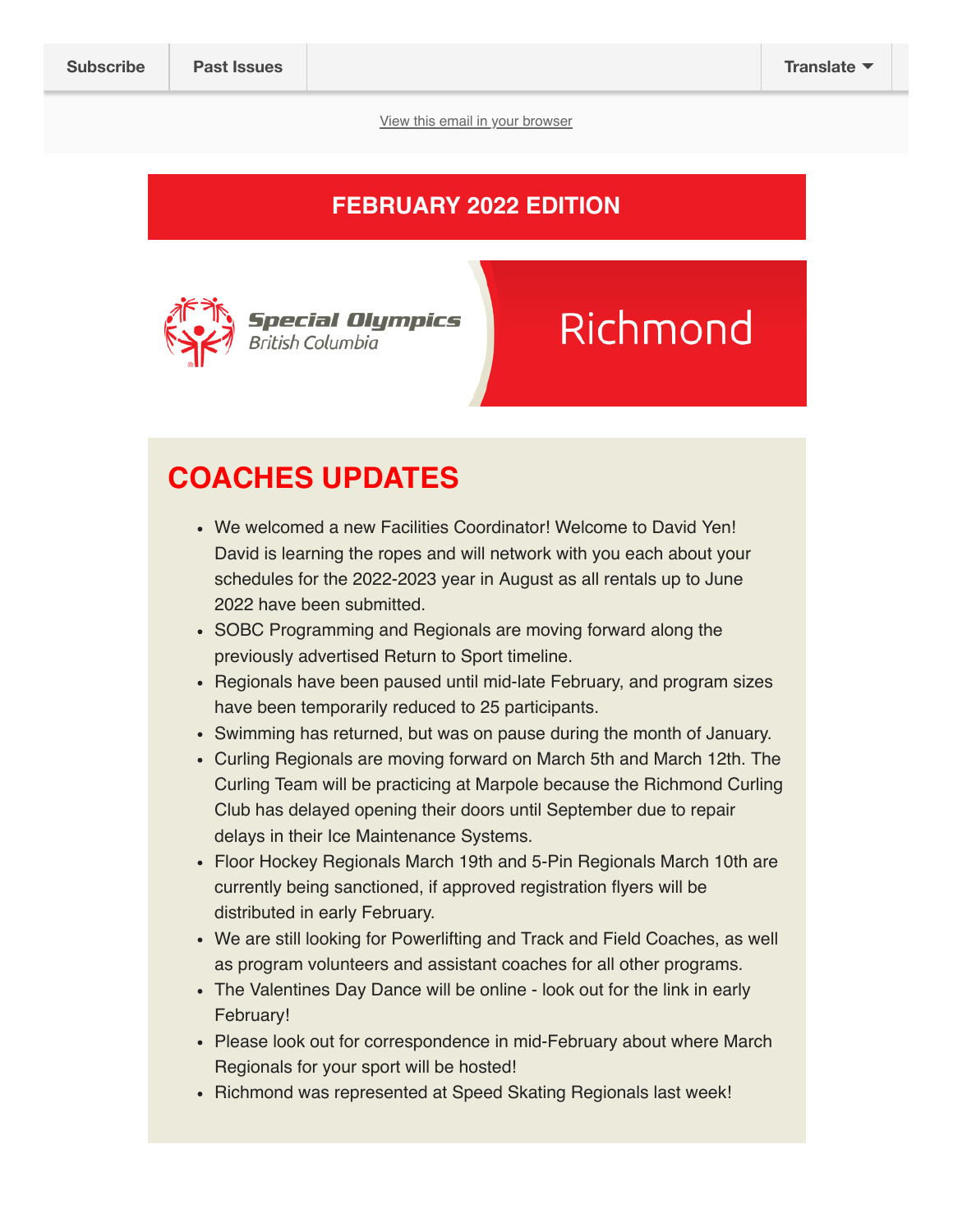Subscribe Past Issues TRESUURUES And Account the Translate

Sport Specific Development Opportunities Endorsed by SOBC

#### **Softball**

#### NCCP Courses

- Feb 12, 13, 19, 20 Competitions Workshop 4 days
- Feb 19, 20, 26, 27 Competitions Workshop 4 days

#### **Swimming**

#### Swimming Canada Courses

- Feb 26 Community Coaching Workshop Register by Feb 14
- Mar 16 -20 Swimming 101 Workshops (4 days) Register by Mar 6
- Mar 21, 23, 26, 27- Swimming 101 Workshops (4 days) Register by Mar 7

#### **Soccer**

#### Soccer Canada

- Anytime Soccer for Life Learning Module Soccer for Life Canada Soccer (canada-soccer.myshopify.com) (Affordable)
- Advanced Licensing Diplomas (National Certifications) **Advanced Coach** Education Program – Canada Soccer (canadasoccer.myshopify.com) (Dedicated investment, \$4,500 for full diploma)

#### **Figure Skating**

Courses for 2022 have not been uploaded but usually run in August and October.

### NCCP - INTRO

If you would like to take the NCCP Competitions (Intro), please email Marcus if you are interested. The January Virtual was full and February/March has not been announced yet. Marcus must email Lois to have you registered. We are still working through a waitlist of coaches who registered in November.

## NCCP - ADVANCED

\* These workshops are not free

Feb 5 & 6 - Teaching and Learning Core Competencies - The Locker (coach.ca)